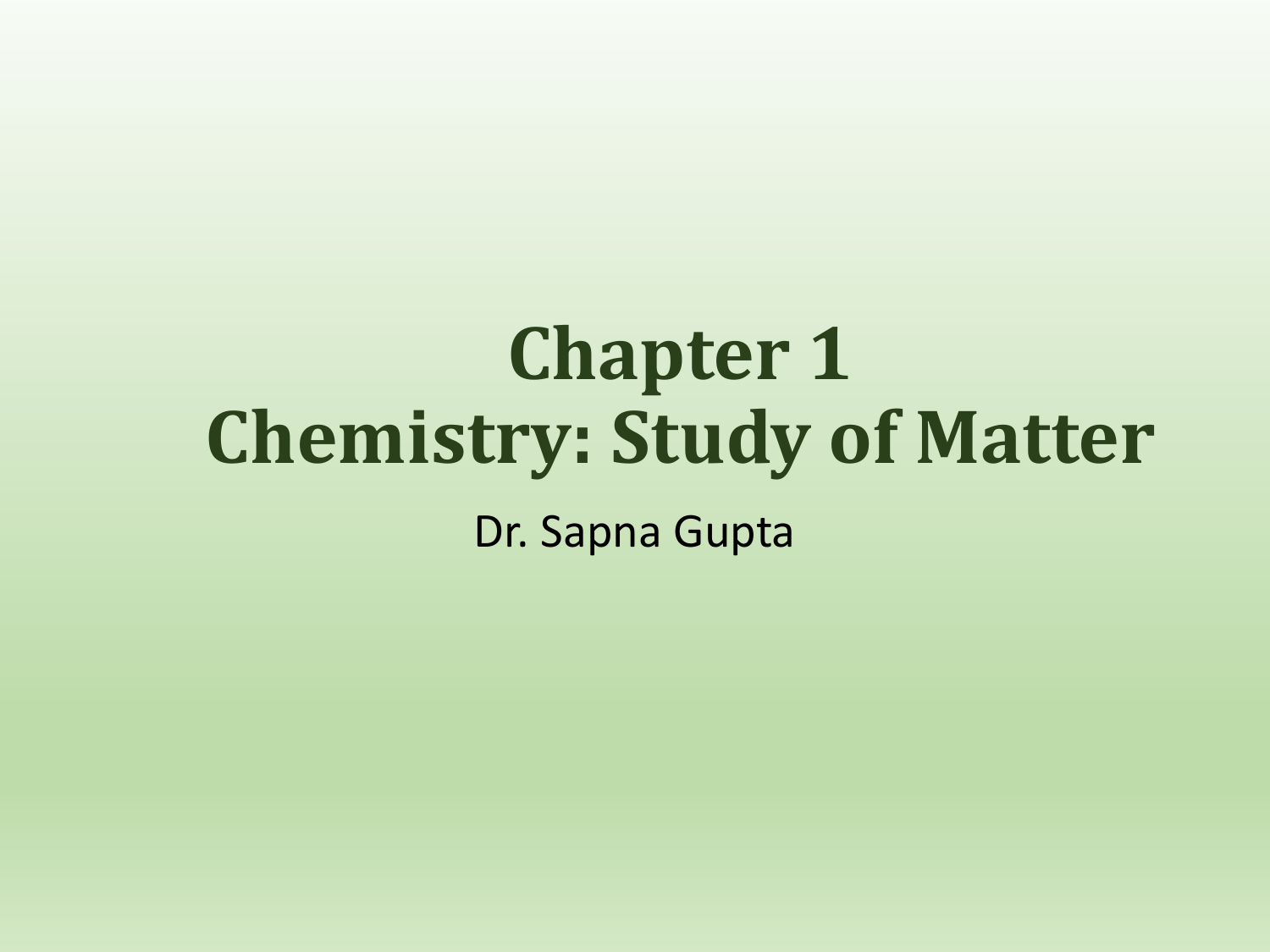## **Chemistry**

- Study of matter
- Matter is anything that has volume (occupies space) and has mass
- History of Chemistry:
	- Old name: alchemy but later became chemistry
	- Chemistry has always been around whether it was the iron age, bronze age, herbal medicine, discovery of antibiotics, discovery of new elements etc.
	- Chemistry was branched into Organic, Inorganic and Physical initially. Organic has to do with study of chemicals based on carbon, inorganic is everything but carbon, and physical chemistry studies the physical properties of substances.
	- Later chemistry branched out further into analytical (analysis of compounds or mixtures), biochemistry (works on the interface of chemistry and biology), nuclear chemistry (all about radioactivity) etc.
	- Links: **[Chemical Heritage Foundation](http://www.chemheritage.org/discover/online-resources/index.aspx)**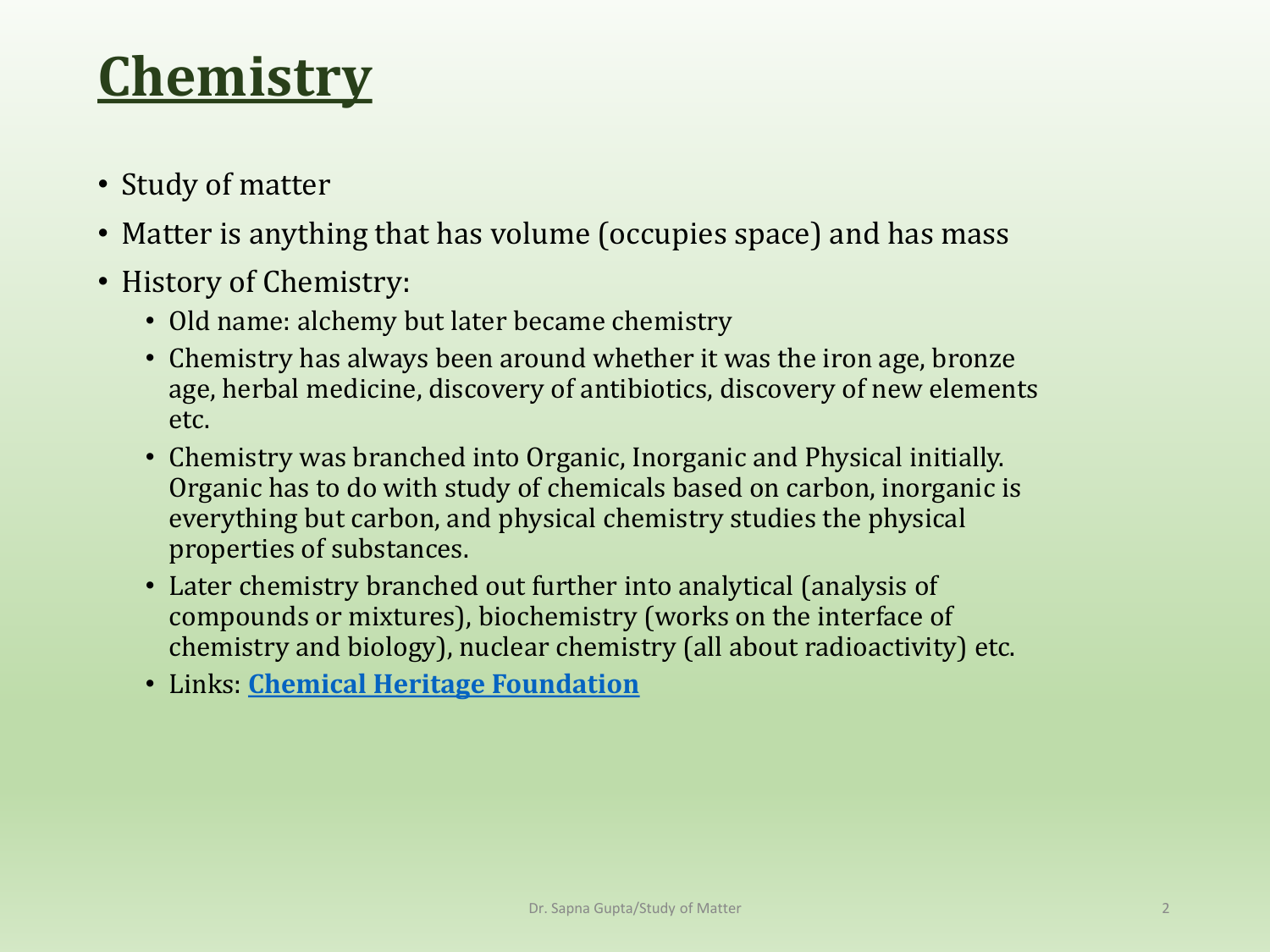### **Scientific Method**

- In order to do good science it is important to follow certain guidelines.
	- **Observation** observe a phenomenon that needs further study.
	- **Hypothesis** come up with an idea of what might be happening and what can be done to get results.
	- **Experimentation** try our your ideas by designing experiments to prove your hypothesis. This is the longest part of scientific method. Experiments have to be verified by peers and be duplicated to make sure they work.
	- **Theory** once the experiment proves the hypothesis then come up with a theory that explains your observation.
	- **Law** if the theory stands the test of time then it becomes a law.

Theory and Laws can be challenged and changed in light of new information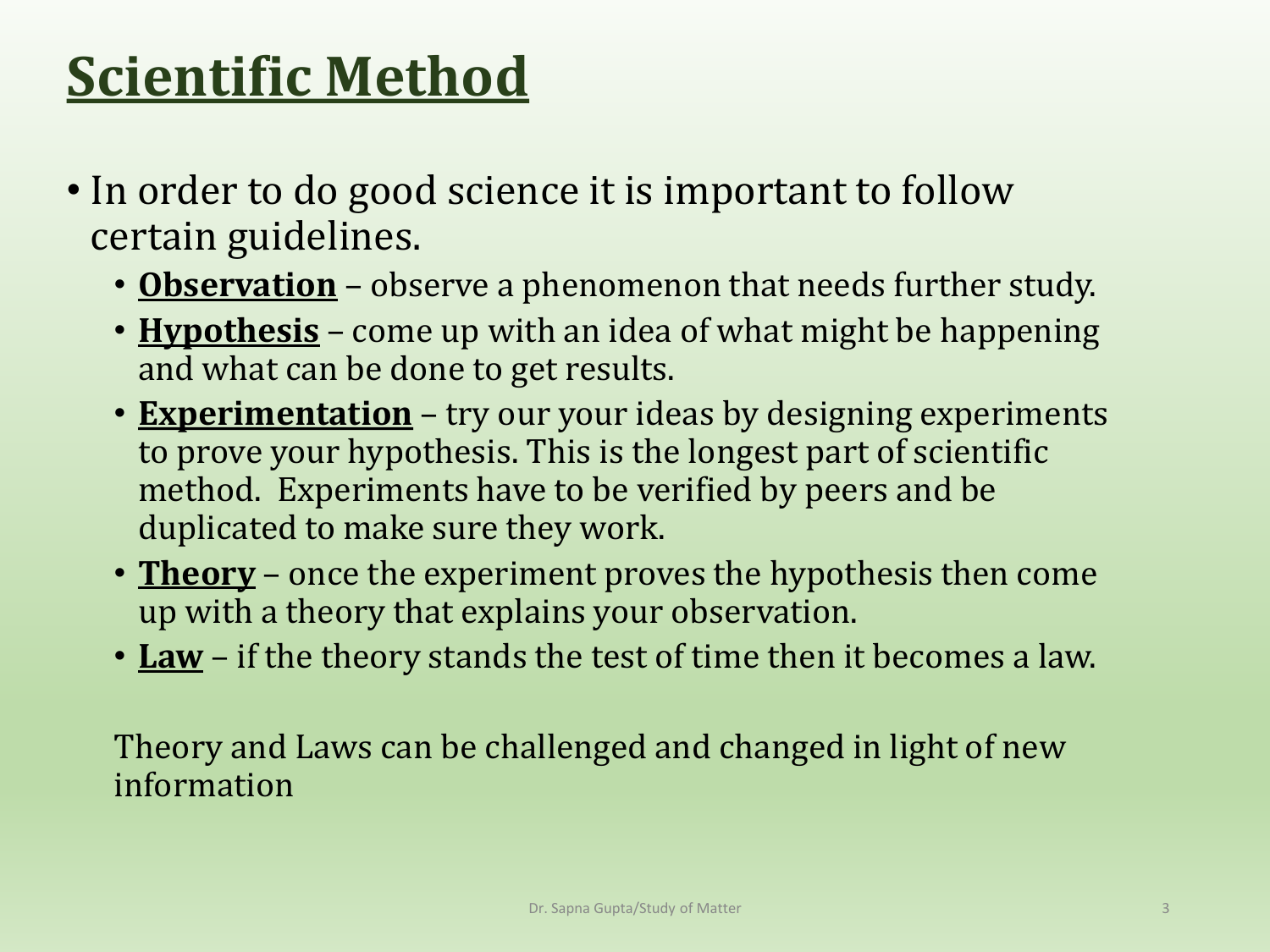### **Matter**

#### Matter can be classified in three phases.

| Gas                                      | <b>Liquid</b>                                  | <b>Solid</b>                        |
|------------------------------------------|------------------------------------------------|-------------------------------------|
| Particles are far apart                  | Particles are closer                           | Particles are packed                |
| Particles are always in<br>motion        | Particles are in motion<br>but slower than gas | Particles are quite static          |
| Gases take the shape of<br>the container | Liquids take the shape<br>of the container     | Solids can be molded<br>into shapes |
| Gas                                      | Liquid                                         | Solid                               |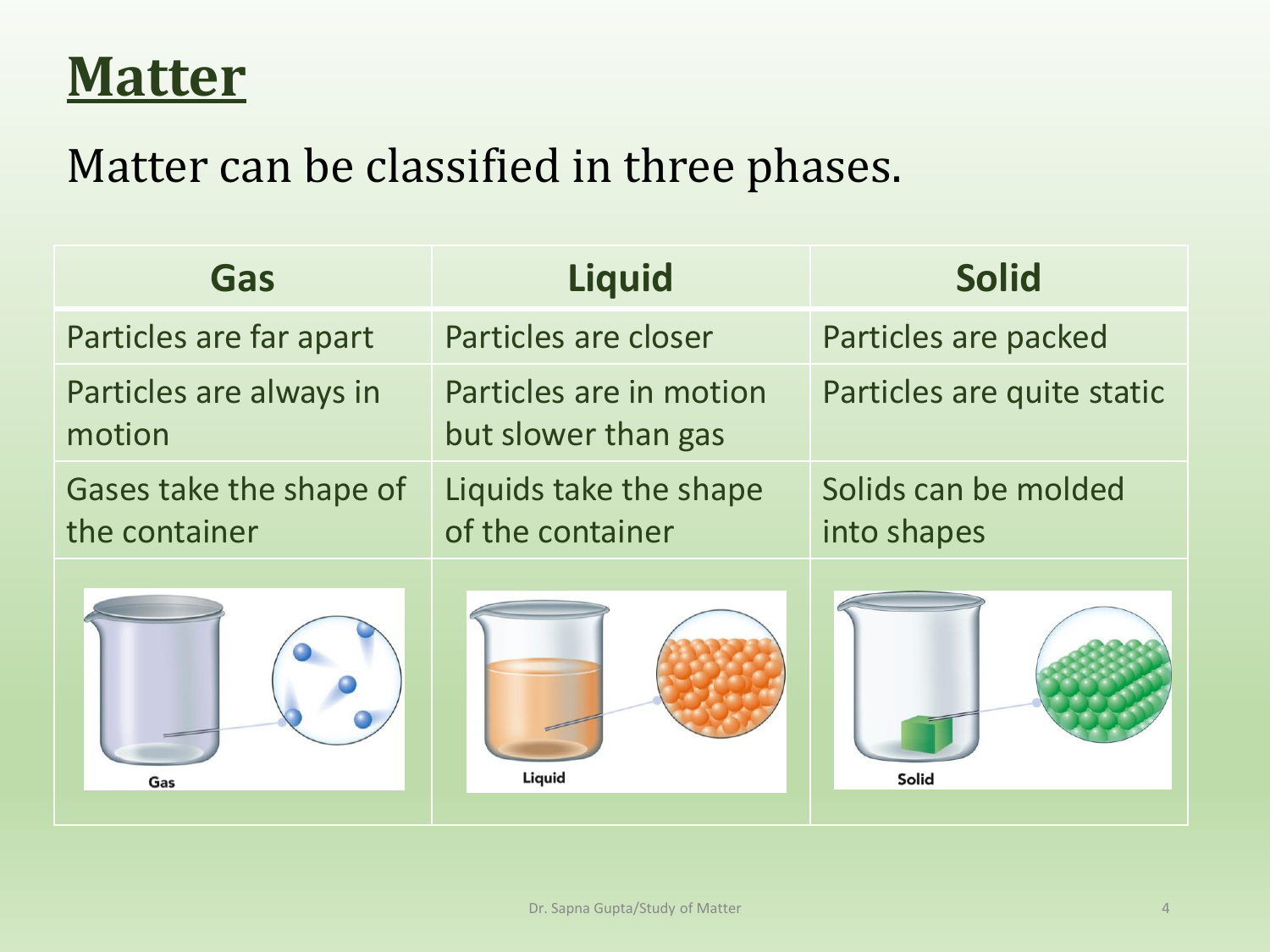### **Classification of Matter**

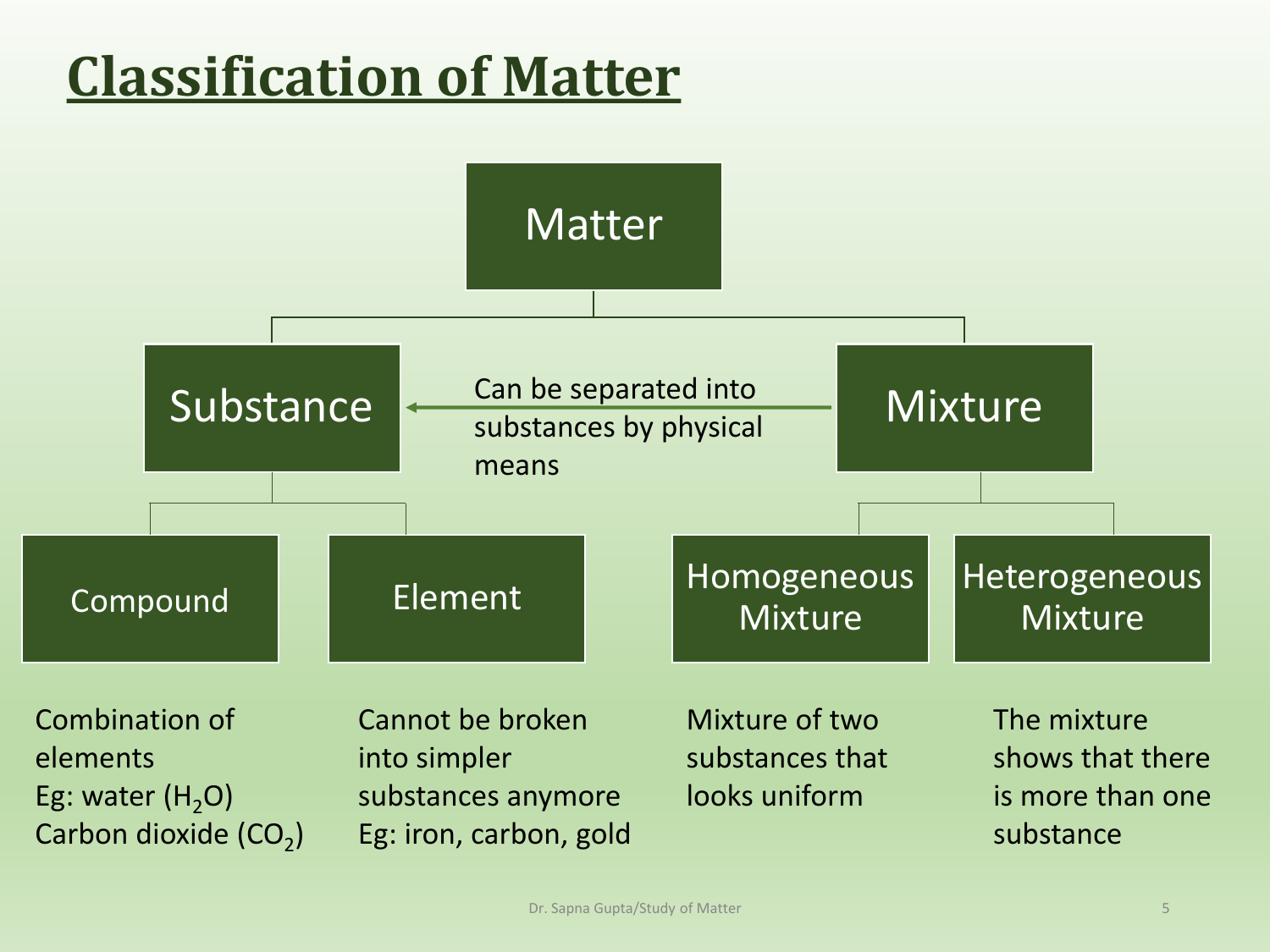## **Properties of Matter**

### **Physical Property**

Study of a property without changing its chemical identity.

E.g.: Physical state, Boiling point, Color

### **Chemical Property**

How chemicals change on reaction with other chemicals. E.g.: Ability to react with oxygen, Ability to react with fluorine

## **Changes of Matter**

### **Physical Change**

A change that does not change the chemical – and is usually reversible. E.g.: melting, freezing

#### **Chemical Change**

Changes the chemical into something new. Usually reversible only be another chemical change.

 $E.g.:$  rusting, burning something  $\lim_{s\to s}$  oxygen  $\lim_{\epsilon \to 0}$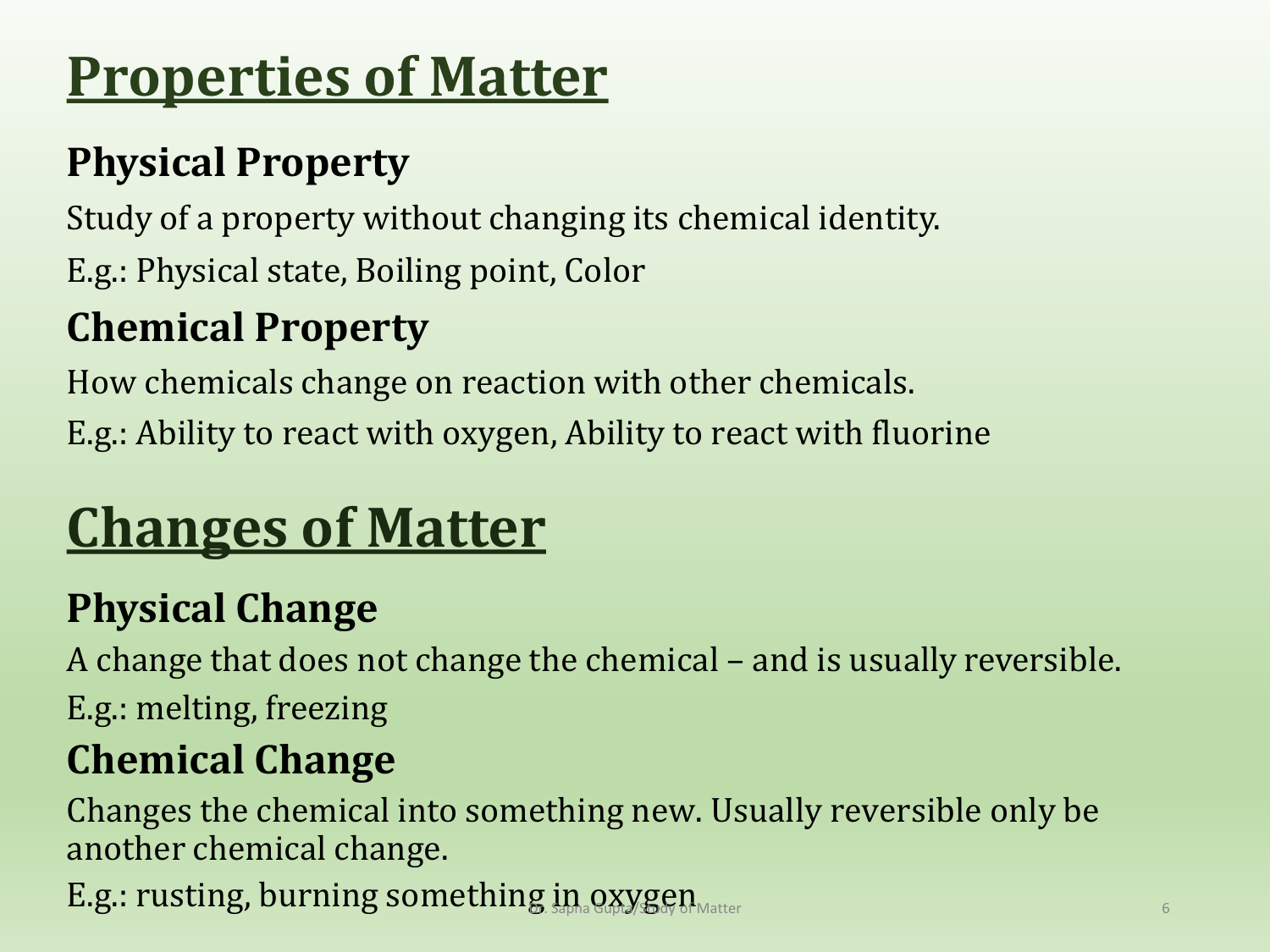### **Properties of Matter**

- *Quantitative***:** expressed using *numbers*
- *Qualitative***:** expressed using *properties*
- *Extensive property***:** depends on amount of matter e.g. mass, length
- *Intensive property***:** does not depend on amount e.g. density, temperature, color